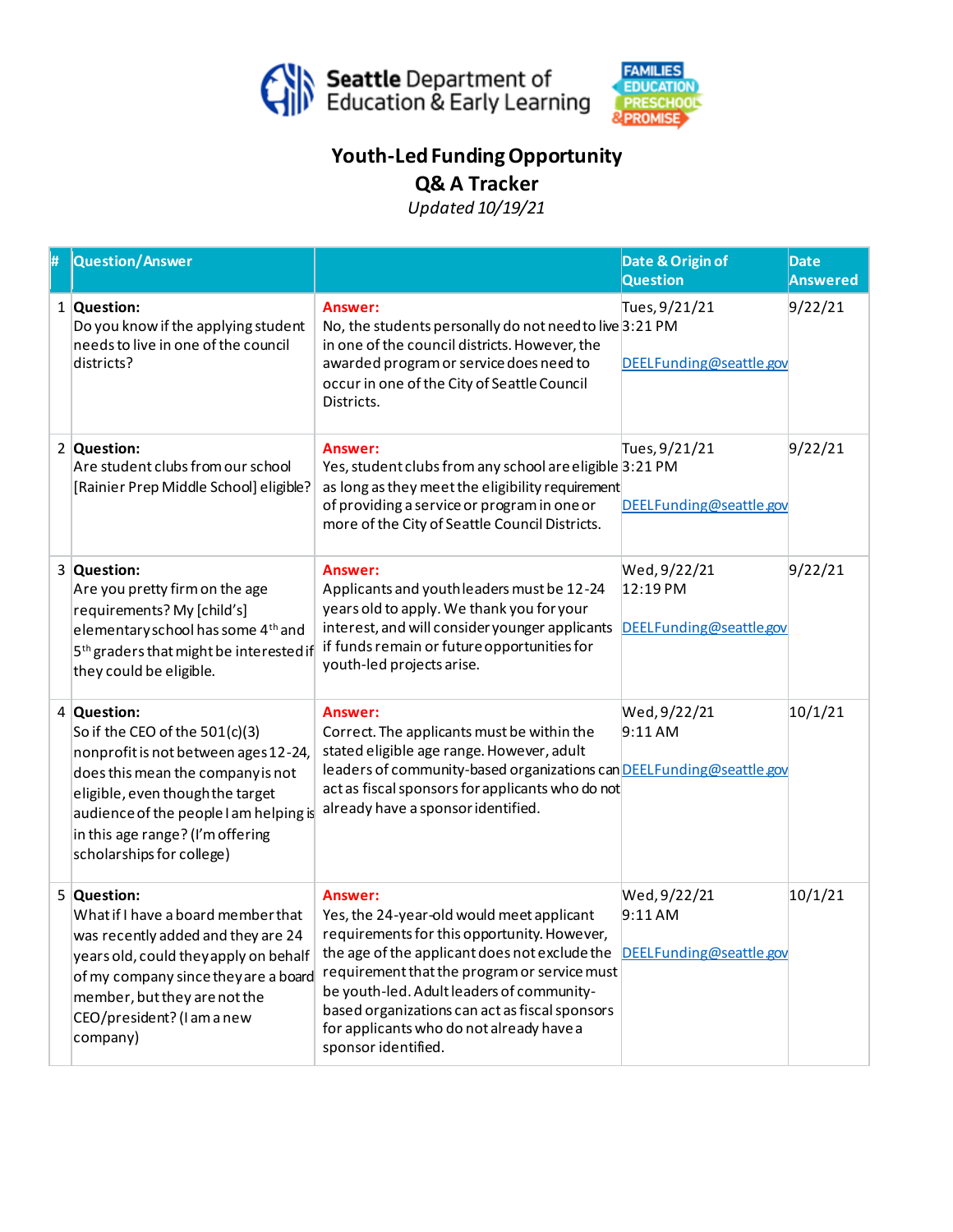| 6 Question:<br>We're wondering if applicants are<br>allowed to be listed on two different<br>applications? for example: being part<br>of one application due to connection<br>to a group or club that's applying, and<br>also applying as an individual if you<br>have a creative idea that differs from<br>what that group is doing.                                                                                                                                                                          | Answer:<br>There is no restriction on an applicant being<br>listed on two different applications for two<br>different programs or services.                                                                                                                                                                                                                                                                                                                                                                | Thurs, 9/23/21<br>1:04 PM<br>DEELFunding@seattle.gov  | 9/23/21 |
|----------------------------------------------------------------------------------------------------------------------------------------------------------------------------------------------------------------------------------------------------------------------------------------------------------------------------------------------------------------------------------------------------------------------------------------------------------------------------------------------------------------|------------------------------------------------------------------------------------------------------------------------------------------------------------------------------------------------------------------------------------------------------------------------------------------------------------------------------------------------------------------------------------------------------------------------------------------------------------------------------------------------------------|-------------------------------------------------------|---------|
| 7 Question:<br>We've seen the criteria listed on the<br>website for how grants will be<br>awarded, just double checking if<br>there is any weight being put on<br>turning it in sooner rather than closer<br>to the deadline, so we know if there<br>then becomes a greater value placed<br>on things turned in now rather than<br>in 3 weeks. This helps us know how<br>much we can afford to take our time<br>with the application process.                                                                  | Answer:<br>No. The application due date remains October 1:04 PM<br>25 <sup>th</sup> at 5p. There are no added points for early<br>submission; this is not a "first come first serve" DEEL Funding@seattle.gov<br>opportunity.<br>However, it is encouraged to submit the<br>application sooner rather than later. In the<br>event the application does not meet the<br>technical compliance, the applicant would<br>have additional time to make the necessary<br>corrections in order to become eligible. | Thurs, 9/23/21                                        | 9/23/21 |
| 8 Question:<br>Is there any flexibility in the age range<br>of applicants for the youth led mini-<br>grant opportunity? West Seattle<br>Elementary has a student leadership<br>club that is interested in applying, but<br>the students are ages 9 to 11.                                                                                                                                                                                                                                                      | Answer:<br>Applicants and youth leaders must be 12-24<br>years old to apply. We thank you for your<br>interest, and will consider younger applicants<br>if funds remain or future opportunities for<br>youth-led projects arise.                                                                                                                                                                                                                                                                           | Thus, 9/23/21<br>$1:44$ PM<br>DEELFunding@seattle.gov | 9/28/21 |
| 9 Question:<br>I work at the Lake City Community<br>Center for Parks are we eligible to<br>reply for this grant? Or does it need<br>to be an organization outside the<br>city?                                                                                                                                                                                                                                                                                                                                 | Answer:<br>There are no eligibility restrictions on<br>sponsoring organization. Requirements focus<br>on age of youth leaders and the geography of DEEL Funding@seattle.gov<br>the program or service.                                                                                                                                                                                                                                                                                                     | Fri, 9/24/21<br>$9:41$ AM                             | 9/28/21 |
| 10 Question:<br>We have a staff member at our<br>organization who is part of the age<br>range eligible for the grant. She is<br>interested in applying for funds to<br>help support her organizing work<br>with high school youth who<br>participate in our program.<br>We also have a group of high school<br>youth who are interested in applying<br>for funds to support a project that<br>they will be working on this year.<br>Could both our staff member and our<br>students apply for funding? Or will | Answer:<br>Varying youth from the same fiscal sponsor<br>can apply for the mini-grant as long as the<br>proposed program, project, or service differ.                                                                                                                                                                                                                                                                                                                                                      | Fri, 9/24/21<br>$1:42$ PM<br>DEELFunding@seattle.gov  | 9/28/21 |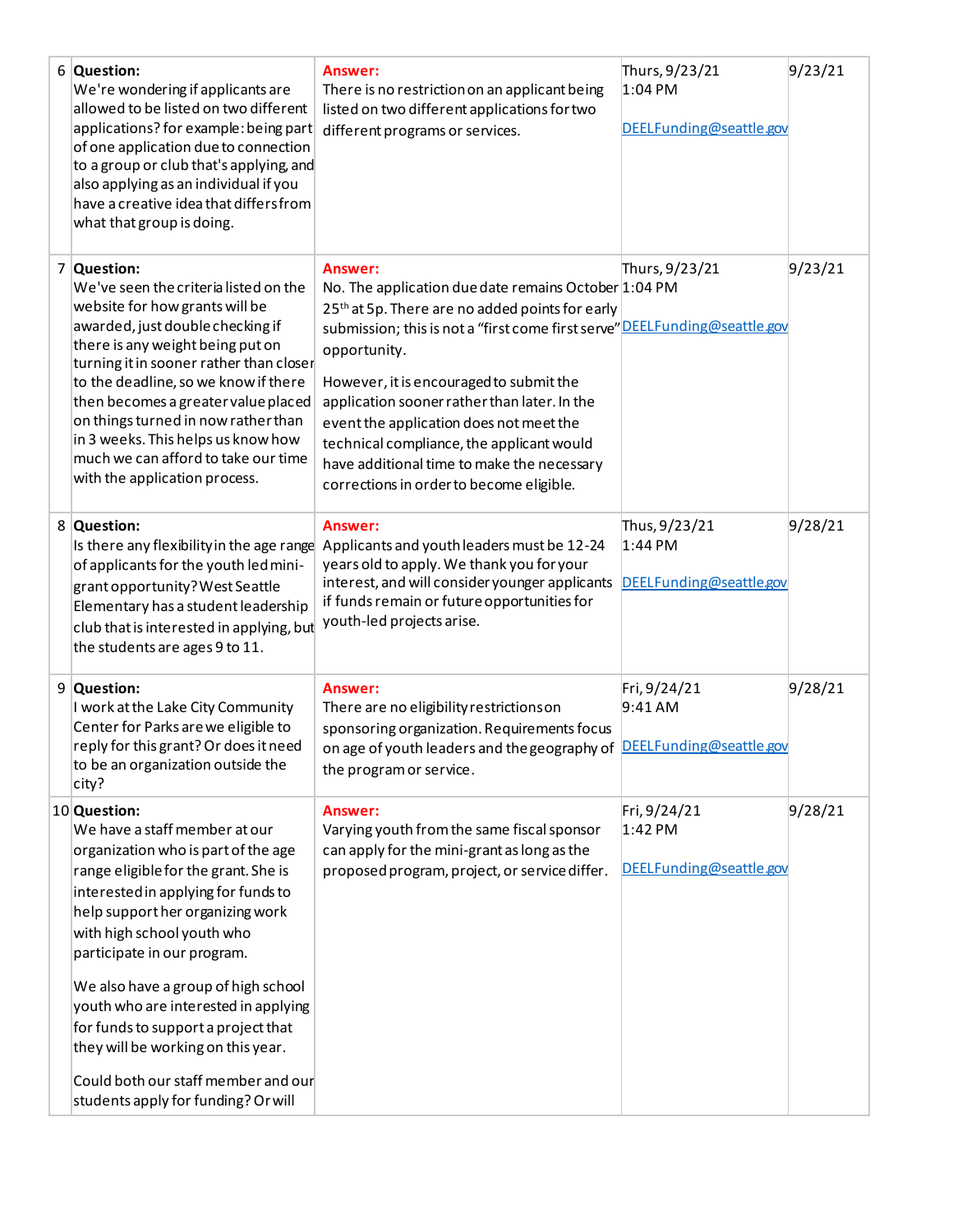|  | only one application per organization<br>be accepted?                                                                                                                                                                                                                                                                                                                                                                                                                                           |                                                                                                                                                                                                                                                                                                                                                                                                                                                                                                                                                   |                                                     |         |
|--|-------------------------------------------------------------------------------------------------------------------------------------------------------------------------------------------------------------------------------------------------------------------------------------------------------------------------------------------------------------------------------------------------------------------------------------------------------------------------------------------------|---------------------------------------------------------------------------------------------------------------------------------------------------------------------------------------------------------------------------------------------------------------------------------------------------------------------------------------------------------------------------------------------------------------------------------------------------------------------------------------------------------------------------------------------------|-----------------------------------------------------|---------|
|  | 11 Question:<br>I'm wondering why the application<br>prioritization (found on slide 8 of the<br>information session slides) lists<br>"white-identified or cis-gendered<br>people" as the highest priority for<br>audience served. This seems<br>antithetical to the idea of a grant with<br>the goal of supporting youth<br>initiatives related to AAPI, BIPOC, and<br>LGBTQIA+ issues.<br>I was wondering if this is a mistake, or<br>if this is in fact how the priority<br>system will work? | Answer:<br>The prioritization of audience is based off the<br>statistical data that the majority of reported<br>hate crimes have been committed by those<br>that identify as white and cis-gendered<br>indicating a higher need for anti-hate and anti-<br>bias training.                                                                                                                                                                                                                                                                         | Mon, 9/27/21<br>11:50 AM<br>DEELFunding@seattle.gov | 9/28/21 |
|  | 12 Question:<br>WHO can apply?<br>I run and organize a school clubas<br>the staff/adult on record. Would I as<br>the adult organizer be able to apply<br>for this grant or would a student need<br>to apply on behalf of the club?                                                                                                                                                                                                                                                              | Answer:<br>Youth aged 12-24 are eligible to apply. We will 2:22 PM<br>be holding live technical assistance sessions<br>tomorrow and Friday the 8th at 5p. We invite<br>your organization to attend. Please check the<br>DEEL Funding page for more details and<br>updated links.                                                                                                                                                                                                                                                                  | Wed, 9/29/21<br>DEELFunding@seattle.gov             | 10/4/21 |
|  | 13 Question:<br>I was wondering if you could helpme<br>find a fiscal sponsor. Also, can one<br>fiscal sponsor work with more than<br>one applicant?                                                                                                                                                                                                                                                                                                                                             | Answer:<br>We will be holding a technical assistance<br>session tomorrow and Friday the 8 <sup>th</sup> at 5pm<br>where representatives of our Finance team<br>will be able to answer in detail any questions<br>regarding fiscal sponsors; we invite you to<br>attend.<br>In the meantime, if an eligible applicant is<br>awarded funding and in need of a fiscal<br>sponsor, DEEL will make efforts without<br>promise to match the awardee with a fiscal<br>sponsor.<br>Please check back to our DEEL Funding page<br>for updated information. | Fri, 10/1<br>10:36 AM<br>DEELFunding@seattle.gov    | 10/4/21 |
|  | 14 Question:<br>I was wondering if we coulduse the<br>YL mini-grant to fund teen<br>stipends/payment for artists who<br>come from Seattle, and then pay for<br>any other teens' participation from                                                                                                                                                                                                                                                                                              | Answer:<br>The purpose of this funding opportunity is to<br>provide resources for youth and youth-led<br>groups to develop and carry<br>out their own social justice projects that<br>promote social justice in regard to race,                                                                                                                                                                                                                                                                                                                   | Sat, 10/2<br>$2:17$ PM<br>DEELFunding@seattle.gov   | 10/1/21 |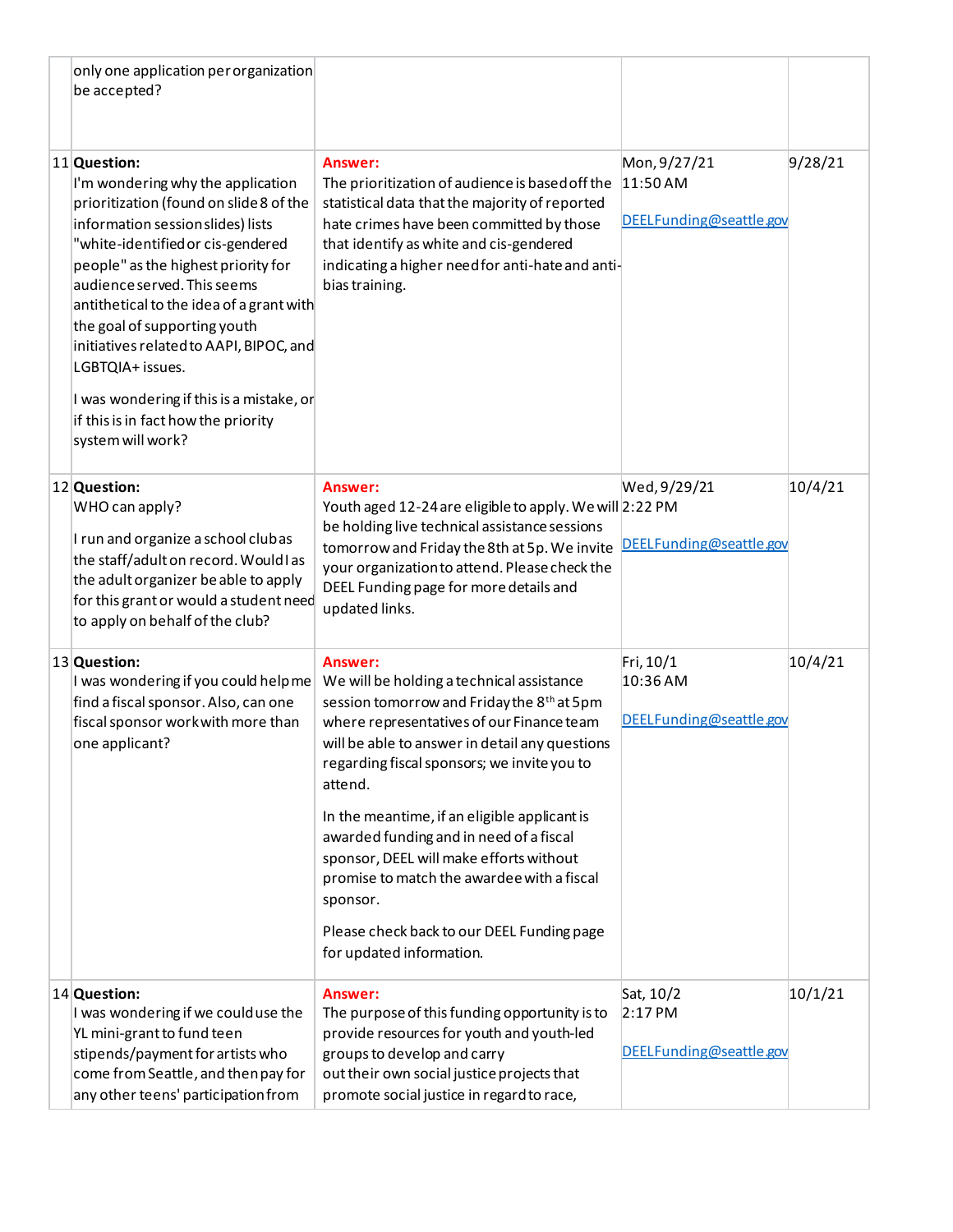| alternative funds? (For example, if a<br>teen from Seattle participated in our<br>program, we would use YL funds to<br>pay for their time, but if a teen from<br>New York participated in our<br>program, we would use another<br>funding source.) Or should our entire<br>program be for Seattleites only? | ethnicity, gender, and sexual<br>orientation. These funds are intended to<br>ultimately benefit Seattle's Black, Indigenous,<br>People of Color (BIPOC), especially Asian-<br>American Pacific Islander communities, as well<br>as the LGBTQIA+ community. Projects may<br>serve all Seattleites regardless of age, race,<br>ethnicity, gender, or sexual orientation.<br>Regarding the geography requirements for<br>funding, while there is no restriction of the<br>residential location of the youth, all programs<br>and services must occur in one of the 7 City of<br>Seattle Council districts. |                                                            |         |
|-------------------------------------------------------------------------------------------------------------------------------------------------------------------------------------------------------------------------------------------------------------------------------------------------------------|---------------------------------------------------------------------------------------------------------------------------------------------------------------------------------------------------------------------------------------------------------------------------------------------------------------------------------------------------------------------------------------------------------------------------------------------------------------------------------------------------------------------------------------------------------------------------------------------------------|------------------------------------------------------------|---------|
| 15 Question:<br>As someone who is applying as an<br>individual without an organization, do<br>I still need to submit a budget<br>worksheet?                                                                                                                                                                 | Answer:<br>The budget is an optional tool and not a<br>requirement.                                                                                                                                                                                                                                                                                                                                                                                                                                                                                                                                     | Thurs, 9/30/21<br>12:08 PM<br>Via Text Message             | 9/30/21 |
| 16 Question:<br>as an individual, would I still be<br>allowed to have a fiscal sponsor? One<br>of the social justice groups I am a part<br>of sent me this opportunity even<br>though I am applying alone, could I<br>still use them?                                                                       | Answer:<br>Fiscal sponsors are necessary once awarded<br>but not an application eligibility requirement.                                                                                                                                                                                                                                                                                                                                                                                                                                                                                                | Thurs, 9/30/21<br>12:08 PM<br>Via Text Message             | 9/30/21 |
| 17 Question:<br>Even though they [budget sheets] are<br>not an eligibility [requirement], do<br>you think it's best that I list them<br>along with my application anyways?                                                                                                                                  | Answer:<br>We will be holding a technical assistance<br>session next week and will be happy to answer<br>any detailed questions regarding fiscal<br>sponsors. October 5 <sup>th</sup> and 8 <sup>th</sup> at 5 PM.                                                                                                                                                                                                                                                                                                                                                                                      | Thurs, 9/30/21<br>12:09 PM<br>Via Text Message             | 9/30/21 |
| 18 Question:<br>Can I apply on behalf of a student<br>group as an educator Or only the<br>students/youth can apply?                                                                                                                                                                                         | Answer:<br>Youth 12-24 yo are eligible to apply. There will 12:08 PM<br>be a technical assistance session October 5th<br>and 8th at 5 PM that we encourage all to<br>attend. Please continue to check the DEEL<br>funding page for more information updates.                                                                                                                                                                                                                                                                                                                                            | Thurs, 9/30/21<br>Via Text Message                         | 9/30/21 |
| 19 Question:<br>we put "unsure."                                                                                                                                                                                                                                                                            | Answer:<br>If the fiscal sponsor is not a school, do The coversheet asks applicants two questions $5:00 - 6:00$ PM<br>related to fiscal sponsors.<br>"Do you have a fiscal sponsor?" Yes, No, or<br>Unsure.<br>A fiscal sponsor should be a nonprofit (such as<br>a $501(c)(3)$ , public entity (such as a school<br>district) or licensed business. If you have a                                                                                                                                                                                                                                      | Tues, 10/5/21<br><b>Technical Assistance</b><br>Session #1 | 10/5/21 |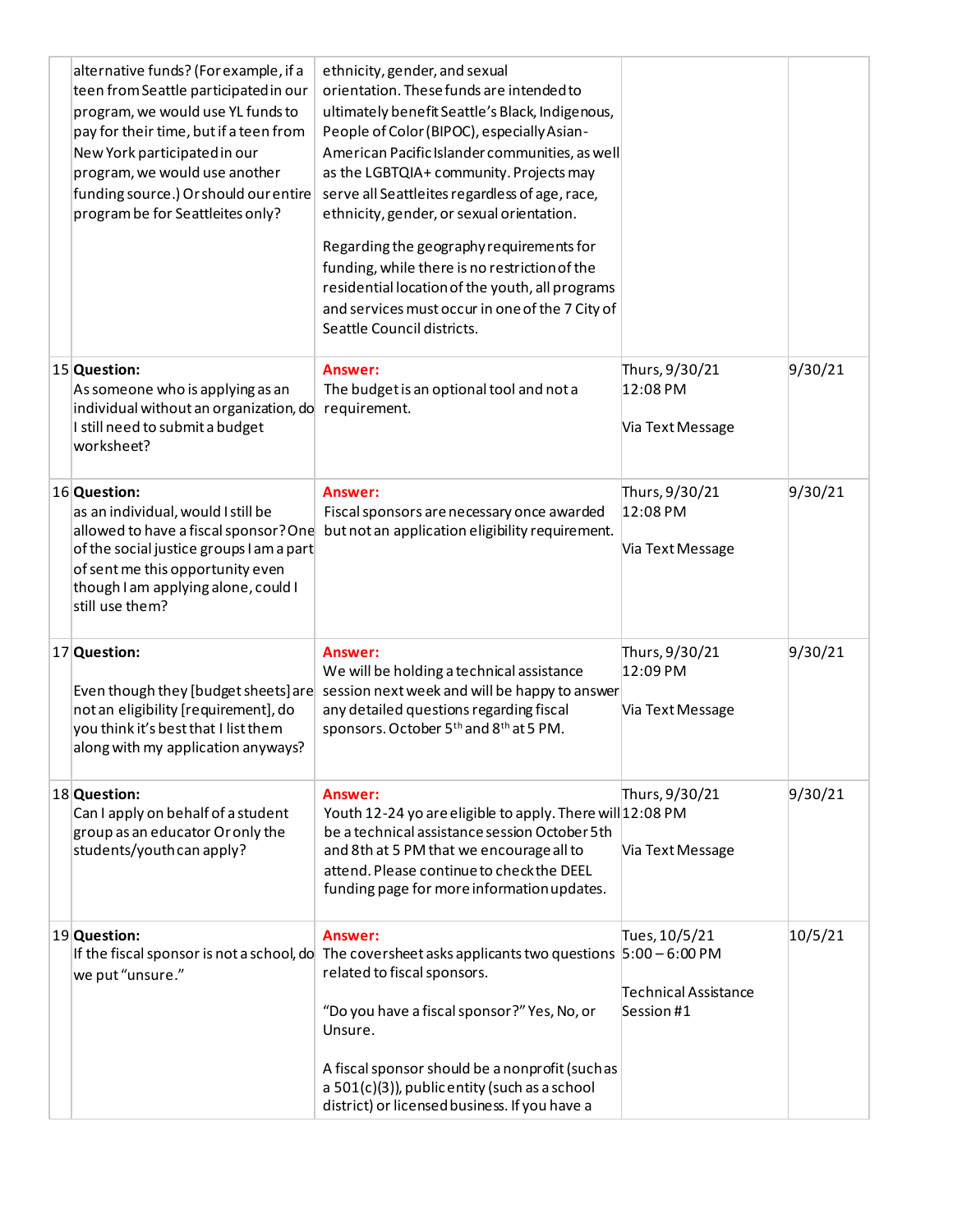|                                                                                                                                                                                                                                              | fiscal sponsor, whether they are a school or<br>other entity, please select "yes".<br>The second question is, "Has the fiscal sponsor<br>previously been awarded DEEL funding?" Yes,<br>No, or Unsure.<br>Many Seattle Public Schools have received<br>funding from DEEL. However, if you do not<br>know, please select "unsure". This will not<br>affect your application.                            |                                                                                |         |
|----------------------------------------------------------------------------------------------------------------------------------------------------------------------------------------------------------------------------------------------|--------------------------------------------------------------------------------------------------------------------------------------------------------------------------------------------------------------------------------------------------------------------------------------------------------------------------------------------------------------------------------------------------------|--------------------------------------------------------------------------------|---------|
| 20 Question:<br>Do fiscal sponsors need to be in<br>Washington state?                                                                                                                                                                        | Answer:<br>No. A fiscal sponsor should be a nonprofit<br>(such as a 501(c)(3)), public entity (such as a<br>school district) or licensed business.                                                                                                                                                                                                                                                     | Tues, 10/5/21<br>$5:00 - 6:00$ PM<br><b>Technical Assistance</b><br>Session #1 | 10/6/21 |
| 21 Question:<br>What is the follow-up and reporting<br>after the grant is awarded?                                                                                                                                                           | Answer:<br>Applications are due Monday, October 25 by<br>5:00pm. Applications will be reviewed and<br>prioritized in mid-October. Applicants will be<br>notified if their grant is funded on Tuesday,<br>November 16, 2021.<br>We also encourage potential applicants to<br>review our prerecorded Information Session<br>located on the DEEL Funding page.                                            | Tues, 10/5/21<br>$5:00 - 6:00$ PM<br><b>Technical Assistance</b><br>Session #1 | 10/5/21 |
| 22 Question:<br>Can any group of adults can be fiscal<br>sponsors?                                                                                                                                                                           | Answer:<br>A fiscal sponsor should be a nonprofit (such as $5:00 - 6:00 \text{ PM}$<br>a 501(c)(3)), public entity (such as a school<br>district) or licensed business.                                                                                                                                                                                                                                | Tues, 10/5/21<br>Technical Assistance<br>Session #1                            | 10/8/21 |
| 23 Question:<br>What is the expected timeline for<br>grantees to use the funds? (When<br>must the projects take place?)                                                                                                                      | <b>Answer:</b><br>Once awards have been made, there will be a  5:00 - 6:00 PM<br>grant agreement form for the fiscal sponsor to<br>complete.<br>The intention is for the project to conclude by<br>the end of this school year (June 2022), but no<br>later than August 31, 2022.                                                                                                                      | Tues, 10/5/21<br>Technical Assistance<br>Session #1                            | 10/5/21 |
| 24 Question:<br>Why is the priority of this grant to<br>Serve "white identified or cis<br>gendered" people? Don't you think<br>it's pretty ignorant to exclude<br>nonwhite people from being part of<br>the audience of a project like this? | Answer:<br>Thank you for your question. This funding<br>opportunity is open to individual youth leaders<br>ages 12-24 as well as youth-led groups, such as<br>school clubs, a student group, a community-<br>based organization where a group of youth<br>will lead the project, or a youth advisory<br>council; applicants can apply regardless of<br>race, ethnicity, gender, or sexual orientation. | Thurs, 10/7/21<br>10:01 PM                                                     | 10/8/21 |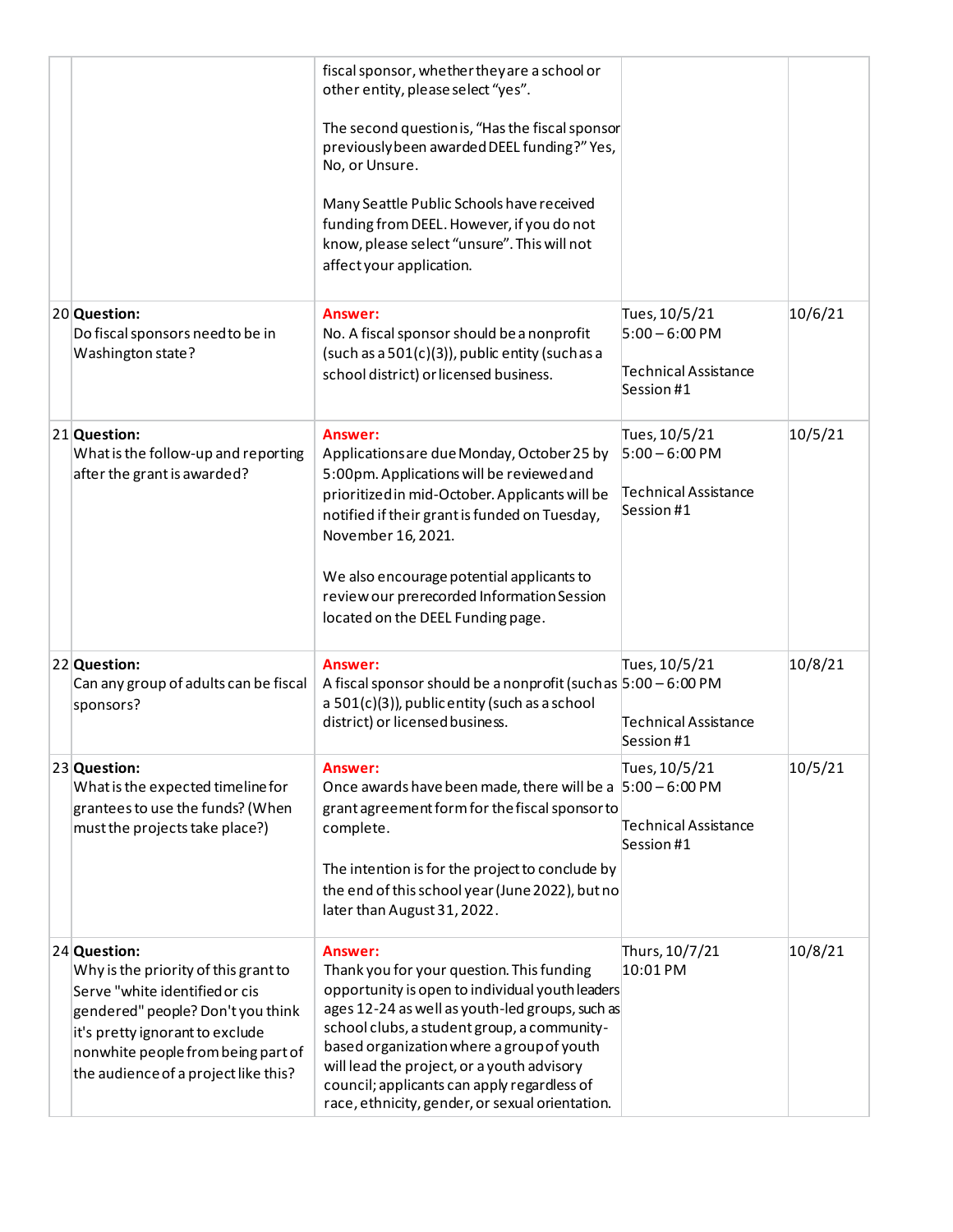|                                                                                                                                                                        | In regards to the prioritization matrix, this tool<br>will be utilized only in the event DEEL receives<br>more eligible applications than we have<br>funding for. If this occurs, DEEL will prioritize<br>applications based on a combination of factors<br>including: Council Districts served by the<br>project, social justice topic area, if a fiscal<br>sponsor is identified, who the target audience<br>for the project is, and the number of people<br>served. |                                                          |  |
|------------------------------------------------------------------------------------------------------------------------------------------------------------------------|------------------------------------------------------------------------------------------------------------------------------------------------------------------------------------------------------------------------------------------------------------------------------------------------------------------------------------------------------------------------------------------------------------------------------------------------------------------------|----------------------------------------------------------|--|
| 25 Question:<br>Would a project that served students<br>elsewhere be eligible: for example,<br>students in Turkey.                                                     | Answer:<br>Applicants should be based in the City of<br>Seattle and the project should serve the<br>Seattle community. The awarded program or<br>service needs to occur in one of the City of<br>Seattle's Council Districts.                                                                                                                                                                                                                                          | 10/8/21<br>5:00 PM<br>Technical Assistance<br>Session #2 |  |
| 26 Question:<br>Will questions 9 and 11 (and others?)<br>be used as distribution criteria to<br>decide which proposals get funding?<br>(i.e., X% from 11-13 age group) | Answer:<br>In the event that we have more applications<br>than funding, we have an application<br>prioritization matrix. We are not specifically<br>looking at distribution of age range.                                                                                                                                                                                                                                                                              | 10/8/21<br>5:00 PM<br>Technical Assistance<br>Session #2 |  |
| 27 Question:<br>Regarding Council Districts, if your<br>project draws youth from all of the<br>districts, how is that scored?                                          | Answer:<br>Council district is not for residency, but for<br>program service. Youth can be from anywhere<br>from within King County. Council district<br>prioritization is based on SPD's hate crime<br>reporting dashboard, so where the program<br>and services may be needed. In the event that<br>the program/service is going to hit all seven<br>districts, it would not be cumulative, still just 3<br>points.                                                  | 10/8/21<br>5:00 PM<br>Technical Assistance<br>Session #2 |  |
| 28 Question:<br>Can you be unsure about something<br>will cost and put an estimate?                                                                                    | Answer:<br>We will only award the amount that has been 5:00 PM<br>requested. If you underestimate your budget,<br>we could not reward more than requested.<br>DEEL reserves the right to: award partial<br>funding and negotiate with applicants<br>regarding the amount of funding requested;<br>choose not to provide funding if the applicant<br>and fiscal sponsor cannot come to agreement<br>or do not complete required documentation.                          | 10/8/21<br><b>Technical Assistance</b><br>Session #2     |  |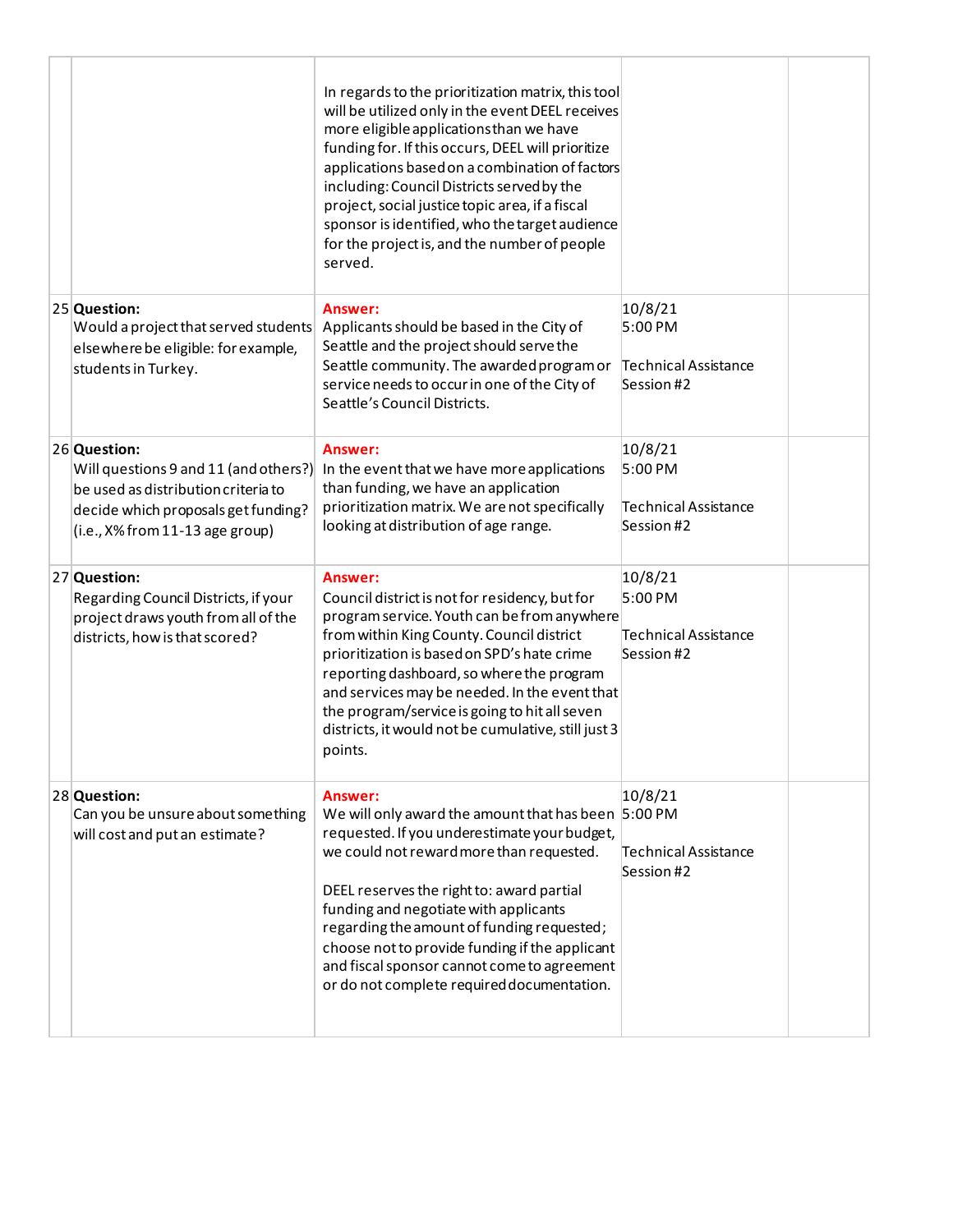| 29 Question:<br>Does that mean that you're also<br>considering the full application, and<br>won't offer partial award?                                                                                                                                                                      | Answer:<br>DEEL reserves the right to award partial<br>funding and negotiate with applicants<br>regarding the amount of funding requested.<br>If there are more funds requested than we<br>have money for, DEEL will prioritize<br>applications based on a combination of factors<br>including: Council Districts served by the<br>project, social justice topic area, if a fiscal<br>sponsor is identified, who the target audience<br>for the project is, and the number of people<br>served. | 10/8/21<br>5:00 PM<br>Technical Assistance<br>Session #2          |          |
|---------------------------------------------------------------------------------------------------------------------------------------------------------------------------------------------------------------------------------------------------------------------------------------------|-------------------------------------------------------------------------------------------------------------------------------------------------------------------------------------------------------------------------------------------------------------------------------------------------------------------------------------------------------------------------------------------------------------------------------------------------------------------------------------------------|-------------------------------------------------------------------|----------|
| 30 Question:<br>youth?                                                                                                                                                                                                                                                                      | Answer:<br>Will the point of contact need to be a $\vert$ Yes, the point of contact should be a youth.                                                                                                                                                                                                                                                                                                                                                                                          | 10/8/21<br>5:00 PM<br>Technical Assistance<br>Session #2          |          |
| 31 Question:<br>For the video, do we need to have it<br>in that specific order? [AS shown in<br>"What should I cover in my<br>application?" slide #15].                                                                                                                                     | Answer:<br>No, not in this order, but all elements should<br>be included to be in compliance.                                                                                                                                                                                                                                                                                                                                                                                                   | 10/8/21<br>$5:00$ PM<br><b>Technical Assistance</b><br>Session #2 |          |
| 32 Question:<br>What is technical compliance                                                                                                                                                                                                                                                | Answer:<br>The checklist of required elements of the<br>application. Requirements are detailed on<br>Page 2 of the application.                                                                                                                                                                                                                                                                                                                                                                 | 10/8/21<br>5:00 PM<br><b>Technical Assistance</b><br>Session #2   |          |
| 33 Question:<br>Are we allowed to edit the videos?                                                                                                                                                                                                                                          | Answer:<br>Yes, as long as it meets the time limit and<br>requirements detailed on Page 2 of the<br>application.                                                                                                                                                                                                                                                                                                                                                                                | 10/8/21<br>5:00 PM<br>Technical Assistance<br>Session #2          |          |
| 34 Question:<br>What kind of programs are the kids<br>engaging in?                                                                                                                                                                                                                          | Answer:<br>Here is the information page and we<br>recommend watching the prerecorded<br>information session that should provide some DEELFunding@seattle.gov<br>clarification bout the funding opportunity as<br>well as the process. If you have any questions<br>beyond the provision of this information,<br>please feel free to email us back with your<br>questions before Friday, October 15th.                                                                                           | 10/7/21<br>$2:13$ PM                                              | 10/12/21 |
| 35 Question:<br>I noticed the deadline for the<br>application is October 25th but on the<br>page it also says October 15th is the<br>last day to submit questions. Does<br>that mean the application questions<br>must be submitted by the 15th or just<br>questions regarding all of this? | Answer:<br>The deadline for questions regarding the<br>application process is this Friday, October<br>15th. The deadline for submission of the<br>application itself is Monday, October 25th.                                                                                                                                                                                                                                                                                                   | 10/12/21<br>$2:28$ PM<br>DEELFunding@seattle.gov                  | 10/13/21 |